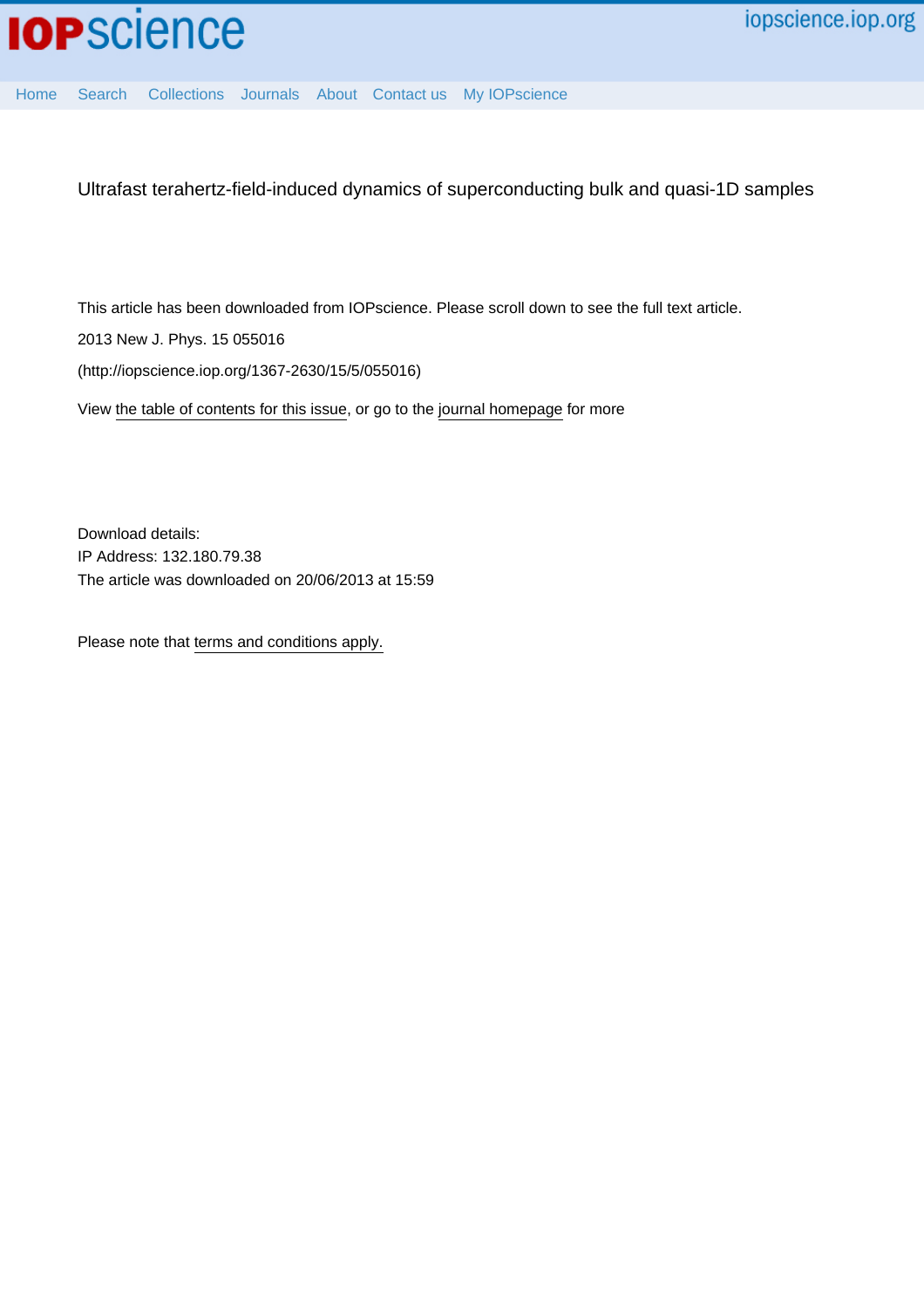# **New Journal of Physics** The open access journal for physics

**Ultrafast terahertz-field-induced dynamics of superconducting bulk and quasi-1D samples**

# **M** Zachmann $^1$ , **M** D Croitoru $^{1,3}$ , A Vagov $^1$ , V M Axt $^1$ , T Papenkort $^2$ **and T Kuhn**<sup>2</sup>

<sup>1</sup> Theoretische Physik III, Universität Bayreuth, D-95440 Bayreuth, Germany  $2$  Institut für Festkörpertheorie, Universität Münster, Wilhelm-Klemm-Straße 10, D-48149 Münster, Germany E-mail: [mikhail.croitoru@uni-bayreuth.de](mailto:mikhail.croitoru@uni-bayreuth.de)

*New Journal of Physics* **15** (2013) 055016 (16pp) Received 6 March 2013 Published 22 May 2013 Online at <http://www.njp.org/> doi:10.1088/1367-2630/15/5/055016

**Abstract.** Within a density-matrix formalism based on the Bardeen–Cooper–Schrieffer (BCS) model and the Bogoliubov–de Gennes equations we provide a description of the dynamics of the non-equilibrium superconducting pairing induced by a terahertz (THz) laser pulse in bulk and quasi-one-dimensional (1D) samples of conventional (BCS-type) superconductors. A cross-over from an adiabatic to a non-adiabatic regime takes place for short and intense THz pulses. In the non-adiabatic regime, the order parameter performs a damped oscillation. We discuss how the parameters of the THz pulse influence the amplitude and the mean value of the oscillation in bulk samples. It is demonstrated that for high intensities the non-adiabatic regime can be reached even for pulses longer than the oscillation period. For the 1D samples we find that the oscillation may attenuate with a different power law. This is analysed by comparing the THz-induced dynamics with the dynamics induced by a sudden switching of the pairing strength, which exhibits essentially the same behaviour. The numerical calculations show that the exponent of the power law depends critically on the density of states in the Debye window and therefore changes in an oscillatory way with the confinement strength. Irregularities in the decay of the oscillation are predicted when the 1D quantum wire is cut short to an elongated zero-dimensional quantum dot structure.

<sup>3</sup> Author to whom any correspondence should be addressed.

Content from this work may be used under the terms of the [Creative Commons Attribution 3.0 licence.](http://creativecommons.org/licenses/by/3.0)  $\odot$  $\left($ cc Any further distribution of this work must maintain attribution to the author(s) and the title of the work, journal

*New Journal of Physics* **15** (2013) 055016

citation and DOI.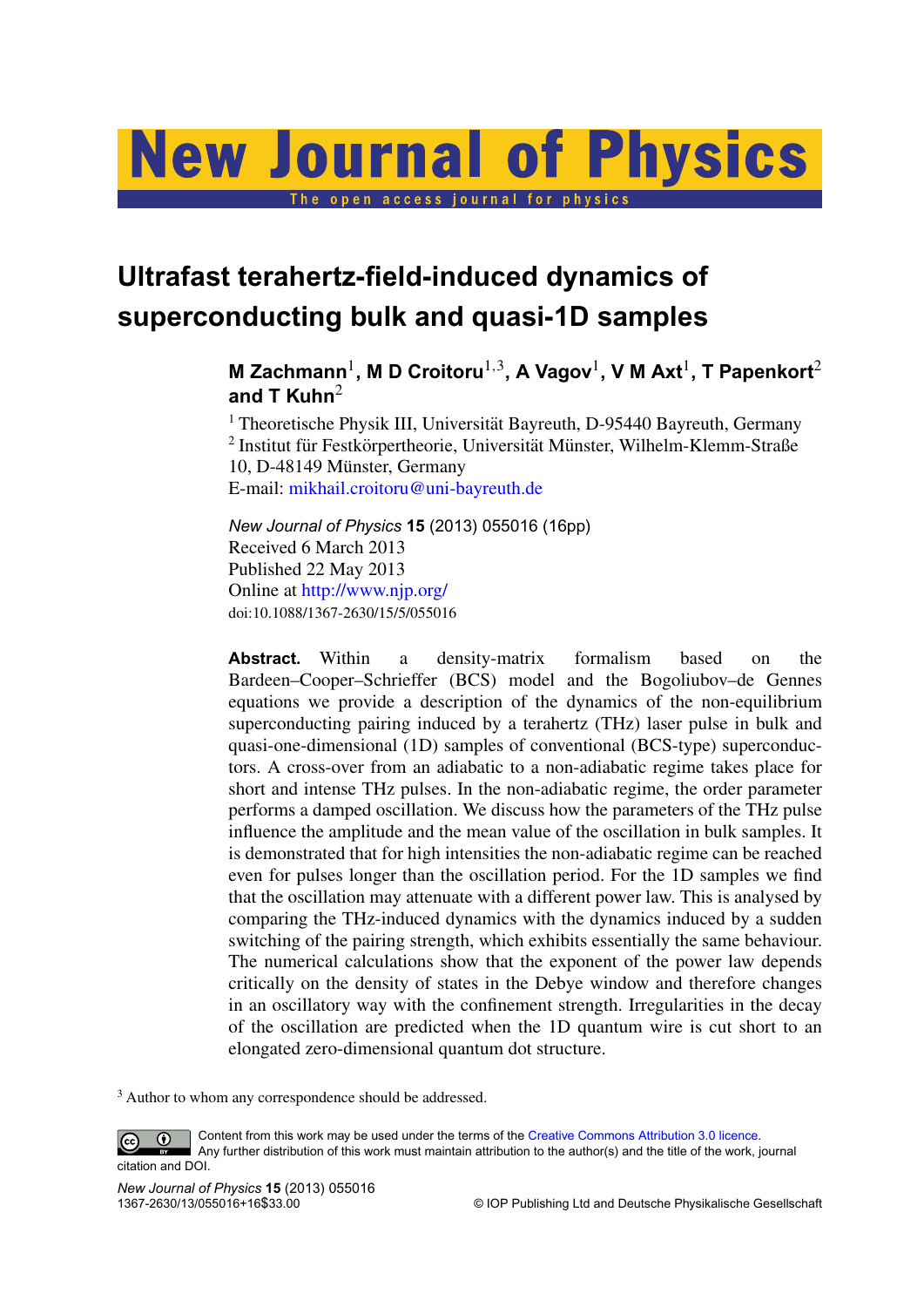**IOP** Institute of Physics **ODEUTSCHE PHYSIKALISCHE GESELLSCHAFT** 

# **Contents**

|                       | 1. Introduction                                           | 2                       |
|-----------------------|-----------------------------------------------------------|-------------------------|
|                       | 2. Theory                                                 | $\overline{\mathbf{4}}$ |
|                       | 2.1. BCS model and the Bogoliubov-de Gennes equation      | $\overline{4}$          |
|                       |                                                           | 6                       |
|                       |                                                           | 6                       |
|                       | 3. Results: bulk system                                   | 7                       |
|                       |                                                           | $\overline{7}$          |
|                       |                                                           | 8 <sup>8</sup>          |
|                       | 4. Results: nanowire                                      | 10                      |
|                       |                                                           | 10                      |
|                       |                                                           | -11                     |
|                       | 4.3. Quantization effects in a finite-length quantum wire | 13                      |
|                       | <b>5. Conclusions</b>                                     | 15                      |
| <b>Acknowledgment</b> |                                                           | 15                      |
| <b>References</b>     |                                                           | 15                      |

# **1. Introduction**

The behaviour of superconducting systems far from equilibrium can provide detailed information on carrier relaxation and pairing interaction dynamics and hence has the potential to give new insights into the origin of superconductivity. This has propelled a wealth of experimental and theoretical works in this area starting from the late 1960s [\[1–9\]](#page-15-0). In order to prepare a non-equilibrium state, many techniques have been used for a long time like, e.g. tunnel injection and optical irradiation. Nowadays, new state-of-the-art experimental probes have been developed, such as scanning tunneling microscopy, ultrafast lasers, spin-polarized tunneling injection and terahertz (THz) spectroscopy.

Of particular interest are time-resolved studies of the dynamics which provide more powerful means to obtain detailed information on the interactions responsible for electron pairing than static spectral characteristics [\[10–](#page-15-0)[16\]](#page-16-0). In a typical experiment, high-energy quasiparticles are quickly excited out of equilibrium by an intense femtosecond optical laser pulse and then relax by carrier–carrier and carrier–phonon scattering, eventually creating an excess population of low-energy quasiparticles and phonons. The resulting changes of the reflectivity and/or the transmittivity are detected by a probe beam. A major driving force for a renewed interest in this subject is the recent progress in developing new powerful sources for intense ultrashort THz pulses [\[17–21\]](#page-16-0). These sources give access to the so far unexplored regime of coherent dynamics of superconducting correlations by generating pulses both shorter than the intrinsic time for superconductor dynamics  $\tau_{\Delta} \sim \hbar / |\Delta|$ , where  $\Delta$  is the pairing gap, and with central frequencies of the order of the superconducting gap. It thus became possible to study the low energy electromagnetic response of conventional superconductors by monitoring the resonant excitation dynamics of quasiparticles in the vicinity of the superconducting gap without heating the phonon bath. Recently an experimental study of the non-equilibrium Bardeen–Cooper–Schrieffer (BCS) state dynamics by intense THz pulses with pulse duration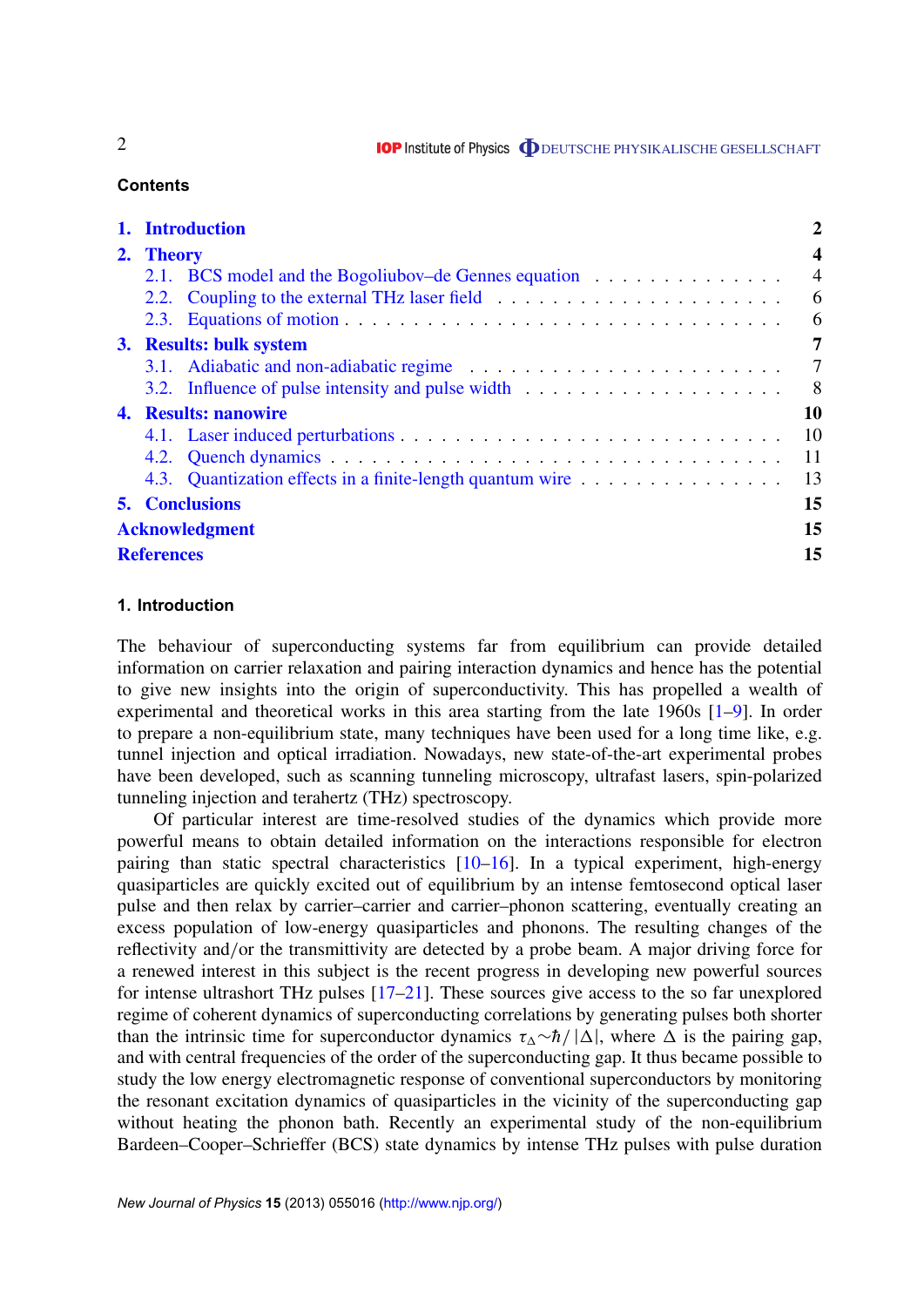of 90 fs in a superconducting NbN film with 24 nm thickness has been reported [\[22\]](#page-16-0) which tests the dynamics in the coherent regime.

Understanding the dynamics of superconductors in the coherent regime also provides a challenge for the theory. The most widely used theoretical approaches for the non-equilibrium dynamics of superconducting systems are based either on the time-dependent Ginzburg–Landau theory (TDGL) [\[23,](#page-16-0) [24\]](#page-16-0), which is a phenomenological description based on a single variable, the order parameter  $\Delta(t)$ , or on the Boltzmann equation [\[25,](#page-16-0) [26\]](#page-16-0), which describes the dynamics in terms of a kinetic equation for the quasiparticle distribution coupled to a self-consistent equation for  $\Delta(t)$ . The TDGL procedure is applicable when the quasiparticles are able to reach a local equilibrium compatible with the instantaneous value of  $\Delta(t)$  on a time scale  $\tau_{\epsilon}$  (the quasiparticle energy relaxation time at temperature *T*,  $\tau_\epsilon \sim \hbar E_{\rm F}/\max\left(\Delta^2, k_{\rm B}^2 T^2\right)$  with  $E_{\rm F}$  being the Fermi energy) much shorter than the typical dynamical time scale of the superconducting order parameter  $\tau_{\Lambda} \sim \hbar / |\Delta|$ , i.e.  $\tau_{\epsilon} \ll \tau_{\Lambda}$ . This requirement restricts the validity of the TDGL to situations where mechanisms destroying Cooper pairs are effective, for example gapless superconductors. In the opposite limit,  $\tau_{\Lambda} \ll t_0 \ll \tau_{\epsilon}$  with  $t_0$  being the duration of the external pulse, the Boltzmann kinetic approach goes beyond the TDGL by keeping all quasiparticle distributions as dynamical variables, but coherences are left out. It usually also involves a gradient expansion for the spatial and momentum dependences of the distribution functions and is, thus, applicable only when the latter variations are slow. Theoretical attempts to model experiments have, on the one hand, used quasi-equilibrium models, like the model in [\[6,](#page-15-0) [7\]](#page-15-0), which uses an equilibrium distribution function at an effective electron temperature relative to the bath temperature, originally proposed by Kaganov and co-workers [\[27,](#page-16-0) [28\]](#page-16-0); and the model proposed by Owen and Scalapino [\[5\]](#page-15-0), where the system is described in terms of a new chemical potential for the excited quasiparticles. So in the latter case the thermal equilibrium is assumed although chemical equilibrium is not reached for the paired and unpaired electrons. On the other hand, rate equation approaches based on the phenomenological Rothwarf–Taylor (RT) model [\[2\]](#page-15-0) have been used to describe the recovery dynamics of the superconducting state. In this model, a pair of rate equations describes a system of superconducting quasiparticles coupled to phonons. In the RT phenomenology the excited state is characterized by number densities rather than non-equilibrium energy distribution functions, which drastically simplifies the calculations compared with the approach based on the Boltzmann equations. It is assumed that quasiparticles rapidly thermalize to a narrow range of energy just above the gap and the dynamics are governed by the creation of high-energy phonons due to Cooper-pair recombination and subsequent phonon decay.

In the experiments of [\[22\]](#page-16-0) the limit  $t_0 \ll \tau_{\Delta} \ll \tau_{\epsilon}$  has been reached, where the quasiparticle spectrum loses its physical meaning and the system evolves non-adiabatically. In this case, the evolution of the system is collisionless in the time interval  $t < \tau_{\epsilon}$  and the above-mentioned methods are not applicable. Instead, the dynamics have to be calculated using the BCS model directly. For a fermionic condensate, also described by the BCS model, this leads to the prediction of different regimes of oscillatory behaviour of the pairing potential after a sudden perturbation [\[29–31\]](#page-16-0). Very similar behaviour has been observed in simulations of a bulk superconductor after short THz excitation [\[32,](#page-16-0) [33,](#page-16-0) [35\]](#page-16-0).

In the present work we investigate the collisionless dynamics of the BCS paired state induced by an ultrashort THz pulse. Our aim is two-fold: firstly, we examine the conditions necessary to reach the oscillatory regime in bulk superconductors; and secondly, we investigate the effects of spatial confinement present in a nanoscale wire. The nanoscale system is modelled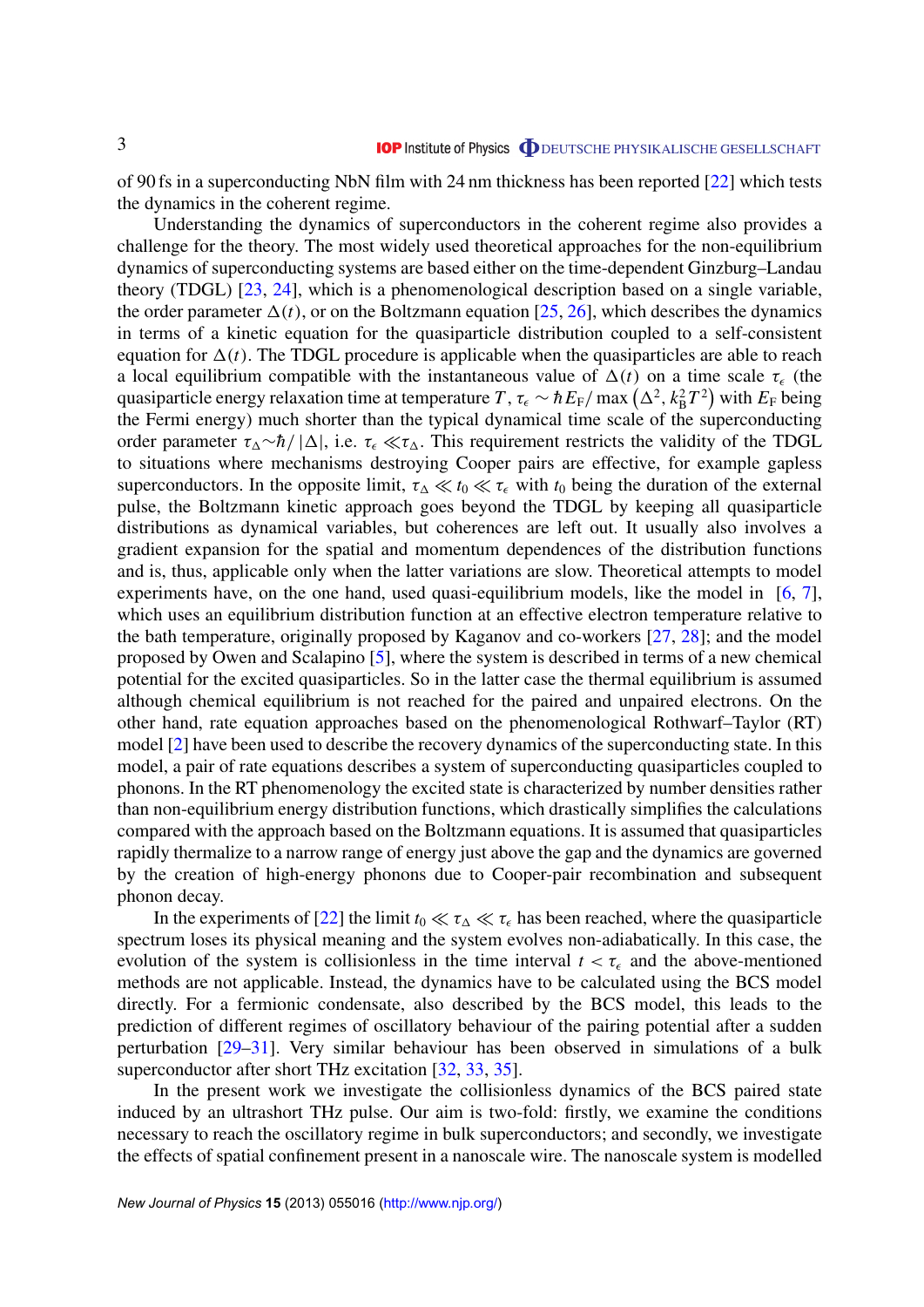<span id="page-4-0"></span>by the Bogoliubov–de Gennes (BdG) equation, which provides a direct extension of the BCS model to spatially non-homogeneous systems [\[36,](#page-16-0) [37\]](#page-16-0). Recent technological advances resulted in the fabrication of high-quality superconducting nanoscale systems, such as singlecrystalline Pb and In nanofilms with thicknesses down to a few monolayers [\[38–41\]](#page-16-0), Sn and Al nanowires (both single-crystalline and made of strongly coupled grains) with diameters down to 8–10 nm [\[42–44\]](#page-16-0). Structural imperfections were minimized so that such nanowires and nanofilms did not show signatures of suppression of superconductivity due to disorder [\[39\]](#page-16-0). The interplay between superconductivity and quantum confinement has been under significant attention for the last decade due to the discovery of several novel phenomena in nanoscale samples [\[45–51\]](#page-16-0) like an increase of the critical temperature in nanowires which originates from quantum-size oscillations of superconducting properties with thickness [\[52\]](#page-16-0). It can be expected that the confinement influences the coherent dynamics as well.

# **2. Theory**

The theory is presented for the general case of spatially inhomogeneous systems. More details about the special case of bulk systems can be found in [\[32\]](#page-16-0).

# *2.1. BCS model and the Bogoliubov–de Gennes equation*

We consider a system described by the usual BCS–Hamiltonian

$$
H = \int d\mathbf{r} \sum_{\alpha} \psi_{\alpha}^{\dagger}(\mathbf{r}) H_{e} \psi_{\alpha}(\mathbf{r}) - g \int d\mathbf{r} \psi_{\uparrow}^{\dagger}(\mathbf{r}) \psi_{\downarrow}^{\dagger}(\mathbf{r}) \psi_{\downarrow}(\mathbf{r}) \psi_{\uparrow}(\mathbf{r}), \qquad (1)
$$

where  $\psi_{\alpha}^{\dagger}(\mathbf{r})$  and  $\psi_{\alpha}(\mathbf{r})$  are the field operators for an electron with spin  $\alpha$ .  $H_e$  is the singleparticle electron Hamiltonian, which also includes the confinement potential. A point-like form of the electron–electron interaction characterized by the coefficient *g* is assumed, and an appropriate momentum cut-off confining the interaction to a narrow layer near the Fermi surface (Debye window) is implied.

In the mean field description one obtains the Hartree–Fock–Bogoliubov (HFB) Hamiltonian

$$
H_{\text{HFB}} = \int d\mathbf{r} \left[ \sum_{\alpha} \psi_{\alpha}^{\dagger}(\mathbf{r}) H_{e} \psi_{\alpha}(\mathbf{r}) + \Delta(\mathbf{r}, t) \psi_{\uparrow}^{\dagger}(\mathbf{r}) \psi_{\downarrow}^{\dagger}(\mathbf{r}) + \Delta^{*}(\mathbf{r}, t) \psi_{\downarrow}(\mathbf{r}) \psi_{\uparrow}(\mathbf{r}) \right]
$$
(2)

with the order parameter  $\Delta(\mathbf{r}, t) = g(\psi_{\uparrow}(\mathbf{r}) \psi_{\downarrow}(\mathbf{r}))$ .

This Hamiltonian can be diagonalized with the help of the canonical Bogoliubov transformation, which expresses the electron field operators in terms of new Fermi operators γ*p*↑↓, γ † *p*↑↓

$$
\psi_{\uparrow}(\mathbf{r},t) = \sum_{p} \gamma_{p\uparrow}(t) u_{p}(\mathbf{r}) - \gamma_{p\downarrow}^{\dagger}(t) v_{p}^{*}(\mathbf{r}),
$$
\n
$$
\psi_{\downarrow}(\mathbf{r},t) = \sum_{p} \gamma_{p\downarrow}(t) u_{p}(\mathbf{r}) + \gamma_{p\uparrow}^{\dagger}(t) v_{p}^{*}(\mathbf{r}).
$$
\n(3)

The amplitudes  $u_p(\mathbf{r})$ ,  $v_p(\mathbf{r})$  satisfy at the initial (equilibrium) time the BdG equations

$$
\begin{pmatrix} H_{e} & \Delta^{(0)}(\mathbf{r}) \\ \Delta^{(0)*}(\mathbf{r}) & -H_{e}^{*} \end{pmatrix} \begin{pmatrix} u_{p}(\mathbf{r}) \\ v_{p}(\mathbf{r}) \end{pmatrix} = E_{p} \begin{pmatrix} u_{p}(\mathbf{r}) \\ v_{p}(\mathbf{r}) \end{pmatrix}.
$$
 (4)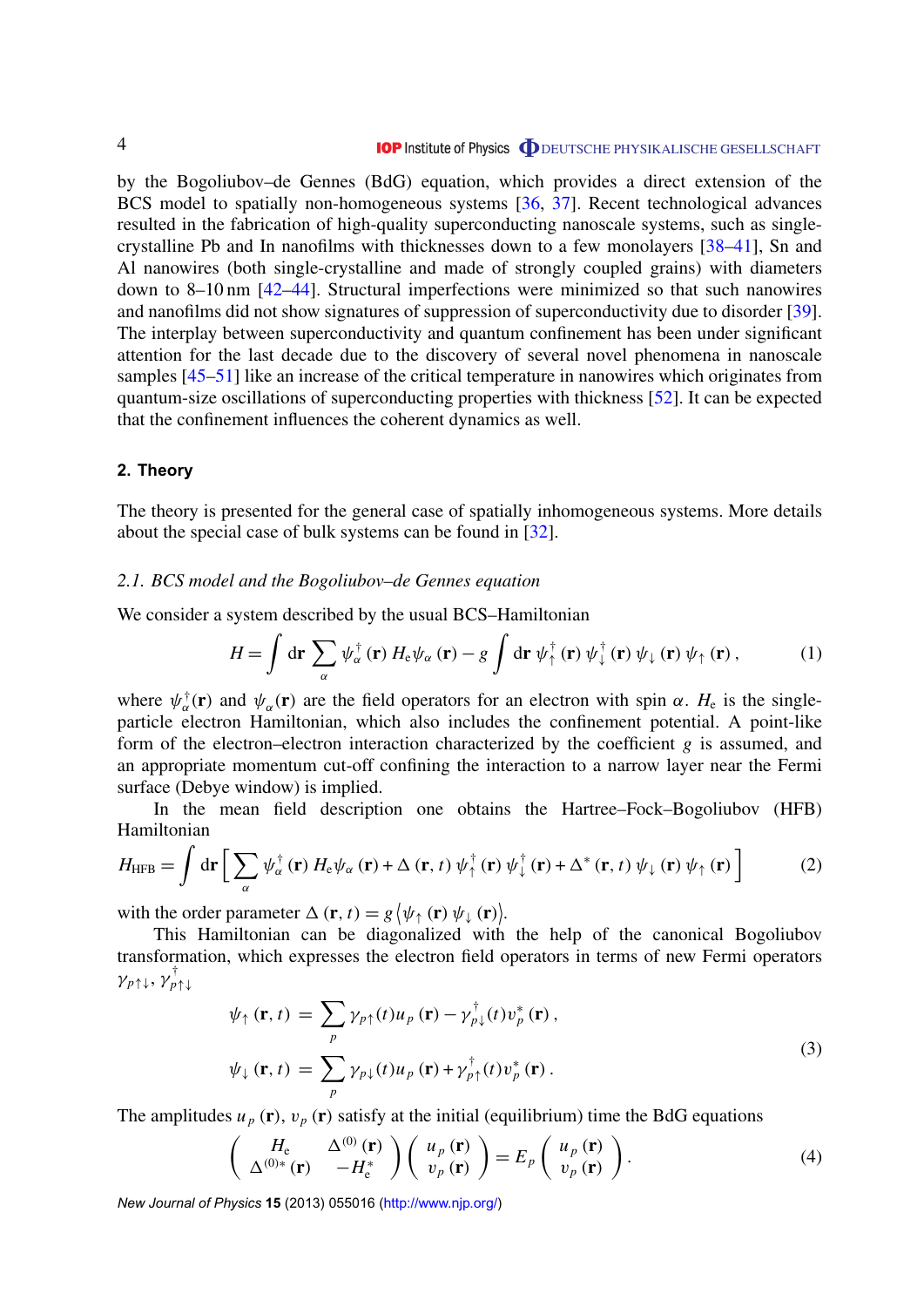<span id="page-5-0"></span>As long as the current value of  $\Delta(\mathbf{r})$  is equal to its initial value  $\Delta^{(0)}(\mathbf{r})$  (i.e. strictly speaking only in the ground state), the mean-field Hamiltonian is reduced to the diagonal form

$$
H_{\text{HFB}} = E_{\text{g}} + \sum_{p,\sigma} E_p \gamma_{p,\sigma}^{\dagger} \gamma_{p,\sigma}, \qquad (5)
$$

where the constant  $E<sub>g</sub>$  is the ground state energy of the superconductor and  $E<sub>p</sub>$  can be understood as the excitation energy of one bogolon.

In this work we make use of Anderson's approximate solution to the BdG equation, i.e. we assume that  $u_p(\mathbf{r}) = u_p \varphi_p(\mathbf{r})$ ,  $v_p(\mathbf{r}) = v_p \varphi_p(\mathbf{r})$ , where  $\varphi_p(\mathbf{r})$  are the single-electron wave functions with energy  $\xi_p$ . In this approximation the equilibrium state of the superconductor is characterized by the relations  $u_p^2 - v_p^2 = \xi_p/E_p$  and  $2u_p v_p = \Delta_{p,p}^{(0)}/E_p$ , where  $E_p = \sqrt{\xi_p^2 + \Delta_{p,p}^{(0)2}}$ and  $\Delta_{p,q}^{(0)} = \int d\mathbf{r} \varphi_p^*$  $_{p}^{*}(\mathbf{r})\Delta^{(0)}(\mathbf{r})\varphi_{q}(\mathbf{r}).$ 

A detailed discussion of the range of validity of the Anderson approximation in equilibrium can be found in [\[53\]](#page-16-0), and we will here only argue that it can be extended to the nonequilibrium calculations. The approximation implies that the relation  $\Delta_{p,q}(t) \simeq \Delta_p(t) \delta_{p,q}$ needs to be fulfilled approximately, which becomes exact when the order parameter is spatially homogeneous. Therefore, if it is valid in equilibrium, it should also hold in the driven system provided that the external field does not introduce inhomogeneities that significantly modify those already present due to the confinement. We shall assume in the following that the spatial variation of the external field is sufficiently weak in order to justify the approximation  $\Delta_{p,q}(t) = \Delta_p(t) \delta_{p,q}$  for all times.

Laser driving influences the order parameter and therefore the actual Hamiltonian will in general not be diagonal in the initial bogolon basis. If the order parameter  $\Delta(\mathbf{r}, t)$  is not equal to the initial value  $\Delta^{(0)}(\mathbf{r})$ , the Hamiltonian is given by

$$
H_{\text{HFB}} = \sum_{p,\sigma} R_p \gamma_{p,\sigma}^{\dagger} \gamma_{p,\sigma} + \sum_{p} \left[ C_p \gamma_{p\uparrow} \gamma_{\overline{p}\downarrow} + C_p^* \gamma_{\overline{p}\downarrow}^{\dagger} \gamma_{p\uparrow}^{\dagger} \right],
$$
(6)

where we have used the Anderson approximation and omitted the constant term. An index with a bar indicates a time-reversed state, i.e.  $\langle \mathbf{r}|\overline{p}\rangle = \langle p|\mathbf{r}\rangle$ .  $R_p$  and  $C_p$  depend on the current value of the order parameter and are defined as

$$
R_p = \frac{\xi_p^2 + \Delta_p^{(0)} \text{Re} \left[ \Delta_p \left( t \right) \right]}{E_p},\tag{7}
$$

$$
C_p = \frac{\xi_p}{E_p} \left\{ \text{Re} \left[ \Delta_p(t) \right] - \Delta_p^{(0)} \right\} + i \operatorname{Im} \left[ \Delta_p(t) \right]. \tag{8}
$$

The order parameter itself is given in the bogolon basis by

$$
\Delta_p = g \sum_{q, k_q} V_{q, p} \left\{ u_q^2 \left\langle \gamma_{q \uparrow} \gamma_{\overline{q} \downarrow} \right\rangle - v_q^{*2} \left\langle \gamma_{\overline{q} \downarrow}^{\dagger} \gamma_{q \uparrow}^{\dagger} \right\rangle - u_q v_q^{*} \left[ \left\langle \gamma_{q \uparrow}^{\dagger} \gamma_{q \uparrow} \right\rangle + \left\langle \gamma_{\overline{q} \downarrow}^{\dagger} \gamma_{\overline{q} \downarrow} \right\rangle \right] + u_q v_q^{*} \right\} \tag{9}
$$

with the interaction matrix element

$$
V_{q,p} = \int d\mathbf{r} |\varphi_q(\mathbf{r})|^2 |\varphi_p(\mathbf{r})|^2.
$$
 (10)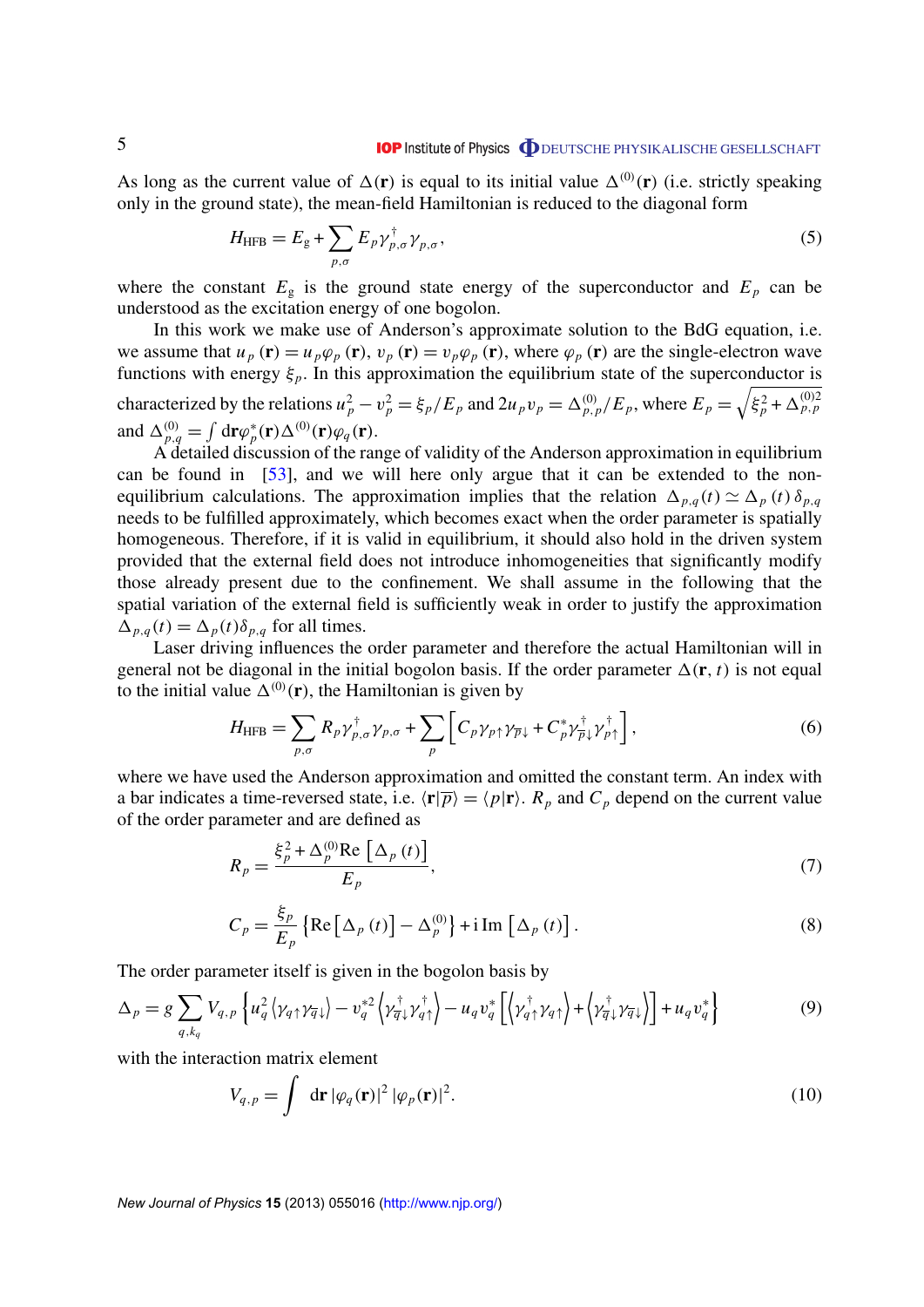#### <span id="page-6-0"></span>*2.2. Coupling to the external THz laser field*

The Hamiltonian *H*<sub>HFB</sub> describes a superconductor without external perturbations. In order to model the driving by a THz laser we have to add the coupling to an external electromagnetic field. The latter shall be represented by a vector potential **A** (**r**, *t*), where we adopt the Coulomb gauge  $\nabla$ **A** (**r**, *t*) = 0. We consider a single Gaussian pulse with full-width at half-maximum gauge  $\nabla$ **A** (**r**, *t*) = 0. We consider a single Gaussian pulse with full-v (FWHM) of  $2\sqrt{\ln 2}\tau$  such that the corresponding vector potential reads

$$
\mathbf{A}(\mathbf{r},t) = \mathbf{A}_0 e^{-\left(\frac{t}{\tau}\right)^2} \left[ e^{i(Qz-\omega t)} + e^{-i(Qz-\omega t)} \right],\tag{11}
$$

where  $\omega$  is the central frequency of the pulse and  $Q = \omega/c$  the wave vector. Here, we have neglected the finite spread of wave vectors that is necessarily present in a pulse of finite width. In the case of the quantum wire we assume for simplicity that the laser field propagates along the wire, i.e. in *z*-direction. The amplitude  $A_0$  is perpendicular to the propagation direction.

The Hamiltonian for the interaction with the electromagnetic field can be written as

$$
H_{\text{EM}} = \frac{e}{m_e} \int \mathrm{d}\mathbf{r} \, \mathbf{A} \left( \mathbf{r}, t \right) \cdot \sum_{\alpha} \psi_{\alpha}^{\dagger} \left( \mathbf{r} \right) \, \mathbf{p} \, \psi_{\alpha} \left( \mathbf{r} \right) + \int \mathrm{d}\mathbf{r} \, \sum_{\alpha} \psi_{\alpha}^{\dagger} \left( \mathbf{r} \right) \left\{ \frac{e^2 \mathbf{A}^2 \left( \mathbf{r}, t \right)}{2 m_e} \right\} \psi_{\alpha} \left( \mathbf{r} \right). \tag{12}
$$

Substituting the Bogoliubov transformation equation [\(3\)](#page-4-0) we can write  $H_{EM} = H_A + H_{AA}$ , where

$$
H_{A} = \frac{\hbar e}{\text{i}m_{e}} \int d\mathbf{r} \mathbf{A}(\mathbf{r}, t) \cdot \left( \sum_{p,q} \left\{ \left[ u_{p}^{*}(\mathbf{r}) \nabla u_{q}(\mathbf{r}) - v_{q}(\mathbf{r}) \nabla v_{p}^{*}(\mathbf{r}) \right] \gamma_{p\uparrow}^{\dagger} \gamma_{q\uparrow} \right. \right. \\ \left. + \left[ u_{p}^{*}(\mathbf{r}) \nabla v_{q}^{*}(\mathbf{r}) + u_{q}^{*}(\mathbf{r}) \nabla v_{p}^{*}(\mathbf{r}) \right] \gamma_{p\downarrow}^{\dagger} \gamma_{q\uparrow}^{\dagger} + \left[ v_{p}(\mathbf{r}) \nabla u_{q}(\mathbf{r}) + v_{q}(\mathbf{r}) \nabla u_{p}(\mathbf{r}) \right] \gamma_{p\uparrow} \gamma_{q\downarrow} \right. \\ \left. + \left[ u_{p}^{*}(\mathbf{r}) \nabla u_{q}(\mathbf{r}) - v_{q}(\mathbf{r}) \nabla v_{p}^{*}(\mathbf{r}) \right] \gamma_{p\downarrow}^{\dagger} \gamma_{q\downarrow} \right\} + 2 \sum_{p} v_{p}(\mathbf{r}) \nabla v_{p}^{*}(\mathbf{r}) \right), \tag{13}
$$

$$
H_{AA} = \frac{e^2}{2m_e} \int d\mathbf{r} \ \mathbf{A}^2 (\mathbf{r}, t) \left( \sum_{p,q} \left\{ \left[ u_p^* (\mathbf{r}) u_q (\mathbf{r}) - v_q (\mathbf{r}) v_p^* (\mathbf{r}) \right] \gamma_{p\uparrow}^{\dagger} \gamma_{q\uparrow} \right. \right. \\ \left. + \left[ u_p^* (\mathbf{r}) v_q^* (\mathbf{r}) + u_q^* (\mathbf{r}) v_p^* (\mathbf{r}) \right] \gamma_{p\downarrow}^{\dagger} \gamma_{q\uparrow}^{\dagger} + \left[ v_p (\mathbf{r}) u_q (\mathbf{r}) + v_q (\mathbf{r}) u_p (\mathbf{r}) \right] \gamma_{p\uparrow} \gamma_{q\downarrow} \right. \\ \left. + \left[ u_p^* (\mathbf{r}) u_q (\mathbf{r}) - v_q (\mathbf{r}) v_p^* (\mathbf{r}) \right] \gamma_{p\downarrow}^{\dagger} \gamma_{q\downarrow} \right\} + 2 \sum_p |v_p (\mathbf{r})|^2 \right). \tag{14}
$$

Altogether, the full Hamiltonian of our model is then given by

$$
H = H_{\text{HFB}} + H_{\text{A}} + H_{\text{AA}}.\tag{15}
$$

#### *2.3. Equations of motion*

The goal of the present paper is the analysis of the pairing dynamics of a superconductor as manifested in the time evolution of the order parameter  $\Delta(\mathbf{r}, t)$ , or, equivalently,  $\Delta_p(t)$ . According to equation [\(9\)](#page-5-0), its dynamics are determined by the four expectations values (correlators)  $\langle \gamma_{p\uparrow}(t)\gamma_{q\downarrow}(t)\rangle$ ,  $\langle \gamma_{q\uparrow}^{\dagger}(t)\gamma_{p\uparrow}(t)\rangle$ ,  $\langle \gamma_{p\downarrow}^{\dagger}(t)\gamma_{q\downarrow}(t)\rangle$  and  $\langle \gamma_{p\downarrow}^{\dagger}(t)\gamma_{q\uparrow}^{\dagger}(t)\rangle$ .

The equations of motion for these dynamical variables are set up via the Heisenberg equation. For the special case of a quantum wire, the quantum number  $p = (j, m, k)$  consists of the radial quantum number *j*, orbital angular momentum number *m* and the continuous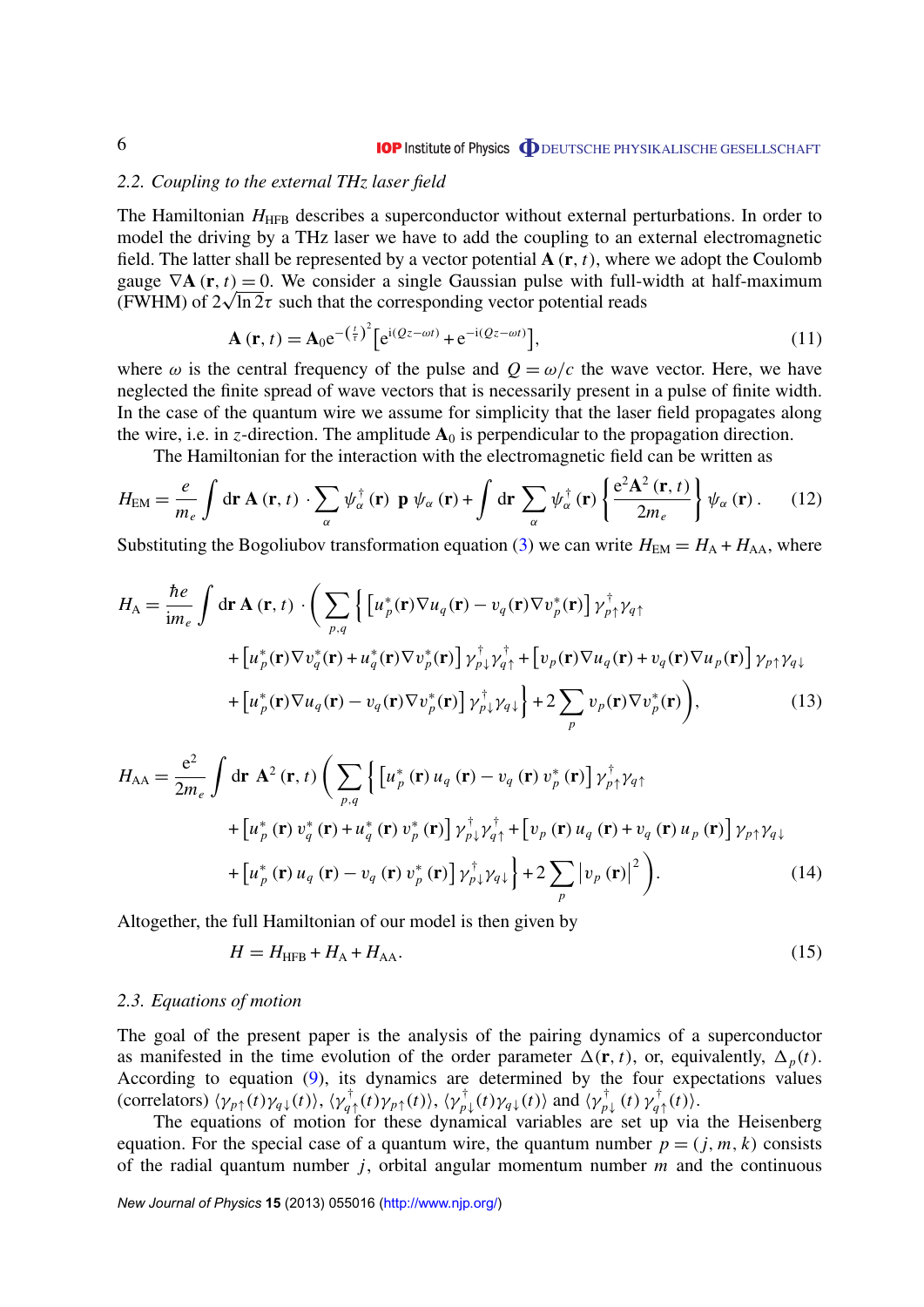<span id="page-7-0"></span>

**Figure 1.** Time dependence of the order parameter under excitation with pump pulses of two different pulse widths. The dotted lines are a fit of the  $1/\sqrt{t}$  decay to the solid line.

wave vector *k* for the free motion along the wire. The numerically necessitated cut-off is performed similarly to the bulk case  $[32]$ . Dynamical variables whose pair of indices  $(j, m, k)$ and  $(j', m', k')$  are too far apart  $(|j - j'| > n_j$ , etc) are neglected. We chose  $n_j = 0$ ,  $n_m = 2$ and  $n_k = 4Q$ , where Q is the photon wave vector. Because only states with  $j = 0$  lie within the Debye window of the thin wire under consideration, setting  $n_j$  to zero only excludes correlations between states of which at least one lies outside of the Debye window.

We assume that before the arrival of the laser pulse the system is in its ground state, which in our case is the quasiparticle vacuum. This means that all four correlators are zero and the dynamics starts with  $\Delta_p = \Delta_p^{(0)}$ . With these initial values the subsequent dynamics is then determined by numerically solving our equations of motion.

Most of the results presented in the following sections have been obtained by using material parameters for Pb. Calculations using material parameters for Al [\[34\]](#page-16-0) as well as for Sn (see section [4\)](#page-9-0) show that the general dynamical behaviour does not qualitatively depend on the choice of material parameters. Pb parameters lead to a considerably smaller number of states in the Debye window than, e.g. Sn parameters, which considerably shortens the very time-consuming numerical calculations in particular in the case of laser excitation. Therefore, despite the known deficiencies of the mean-field theory in quantitatively reproducing the static properties of Pb, we have chosen Pb parameters as a representative example for the laser driven dynamics predicted on the mean-field level. Comparisons in section [4](#page-9-0) with a few simulations that we have carried out with Sn parameters confirm that within the mean-field theory the qualitative aspects of the dynamics are insensitive to the choice of parameters.

# **3. Results: bulk system**

#### *3.1. Adiabatic and non-adiabatic regime*

The energy gap of superconducting lead at zero temperature is  $2\Delta_0 = 2.7$  meV. Starting from this equilibrium value, figure 1 shows how laser pulses with two different pulse widths influence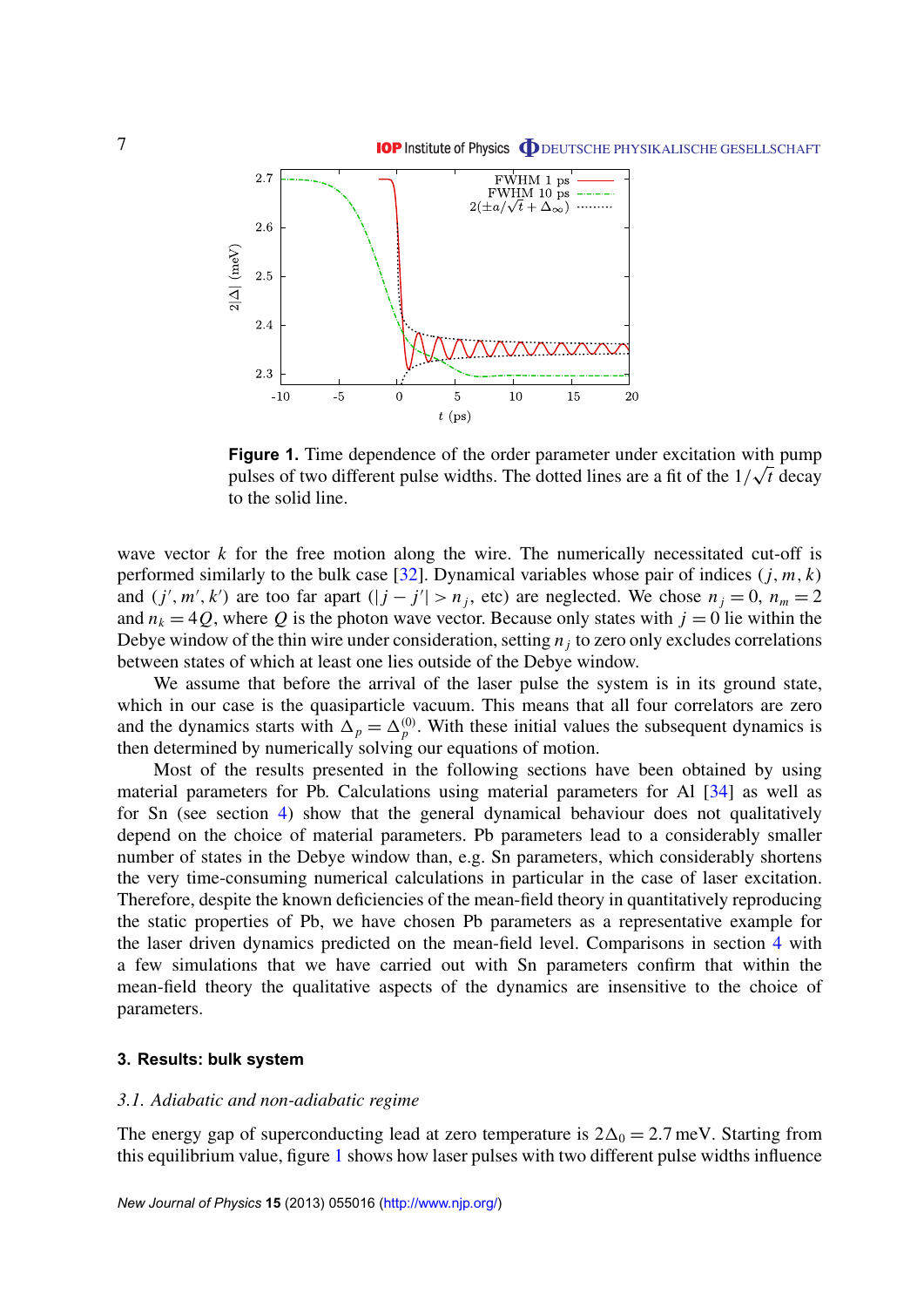<span id="page-8-0"></span>the order parameter  $\Delta(t)$ . Both pulses have the same time-integrated intensity and a photon energy of  $\hbar\omega = 2.96$  meV slightly above the gap. The pulses can therefore create quasiparticles, which leads to a reduction of the modulus of the order parameter or, equivalently, of the energy gap. While  $|\Delta|$  is constant after the longer pulse with FWHM 10 ps, a fast oscillation occurs after excitation by the shorter pulse with FWHM 1 ps. The oscillation decays proportional to  $1/\sqrt{t}$  as is demonstrated by the dotted lines. This result is general within the BCS formalism and does not depend on the material [\[34\]](#page-16-0). In the quasiparticle picture the behaviour of the order parameter can be understood as follows: both pulses excite quasiparticle occupations  $\langle \gamma^{\dagger} \gamma \rangle$  and coherences  $\langle \gamma \gamma \rangle$ , which lowers the value of the order parameter. In the case of the longer pulse, the generation of the quasiparticles occurs adiabatically; when the pulse has subsided, the coherences vanish in the basis that belongs to the instantaneous value of  $\Delta(t)$ , and a stationary state is reached. The shorter pulse, on the other hand, affects the system so fast that it can no longer adiabatically follow and coherences remain after the pulse. The result is a non-stationary state far from equilibrium which exhibits oscillations of the order parameter.

The time dependence of the oscillation closely follows the equation

$$
|\Delta(t)| = \Delta_{\infty} + a \frac{\cos(2\Delta_{\infty}t/\hbar + \phi)}{\sqrt{t - t_0}}
$$
\n(16)

which has been derived in [\[30\]](#page-16-0) for a BCS system without external driving for a certain set of non-equilibrium initial states.  $\Delta_{\infty}$  is the long-time value of  $|\Delta|$  to which the oscillation eventually decays and *a* defines the amplitude of the oscillation. The parameters  $\phi$  and  $t_0$  allow for a shift of the phase of the oscillation and of the origin of the time scale. Obviously the oscillation frequency is connected to the mean value. This leads to the interesting consequence that the oscillation cannot be observed in probe spectra due to the trade-off between temporal resolution and energy resolution. In order to energetically resolve the energy gap, a time interval larger than  $\hbar/\Delta_{\infty}$  would be required, but during this interval the oscillation averages out [\[32\]](#page-16-0). Further simulations suggest that the oscillation should become observable in a twopulse experiment [\[33\]](#page-16-0).

#### *3.2. Influence of pulse intensity and pulse width*

We have seen that a sufficiently short THz pulse can put a superconductor into the non-adiabatic regime where the order parameter oscillates. We will now analyse how width and intensity of the pulse influence the amplitude of this oscillation.

Figure [2\(](#page-9-0)a) shows the influence of the time-integrated intensity on the oscillation for three different pulse widths.  $I_0$  denotes the same intensity as has been applied in figure [1.](#page-7-0) The amplitude *a* (shown in the main part) and the long-time value  $2\Delta_{\infty}$  (shown in the inset) have been obtained by fitting equation (16) to the numerically calculated data  $|\Delta(t)|$  for times after the pump pulse. The amplitude of the oscillation rises monotonically with increasing intensity. The increase is almost linear for the shortest pulse, whereas for the longer pulses it starts with a slope close to zero which increases at higher intensities. This is due to the fact that the shortest pulse is shorter than the oscillation period of  $|\Delta(t)|$ , which is about 1.5 ps. Therefore this pulse always initiates non-adiabatic dynamics. The other pulses are longer than the oscillation period and do not create oscillations in the linear regime. Interestingly, we find, however, that by increasing the intensity we can again excite an oscillation, even though the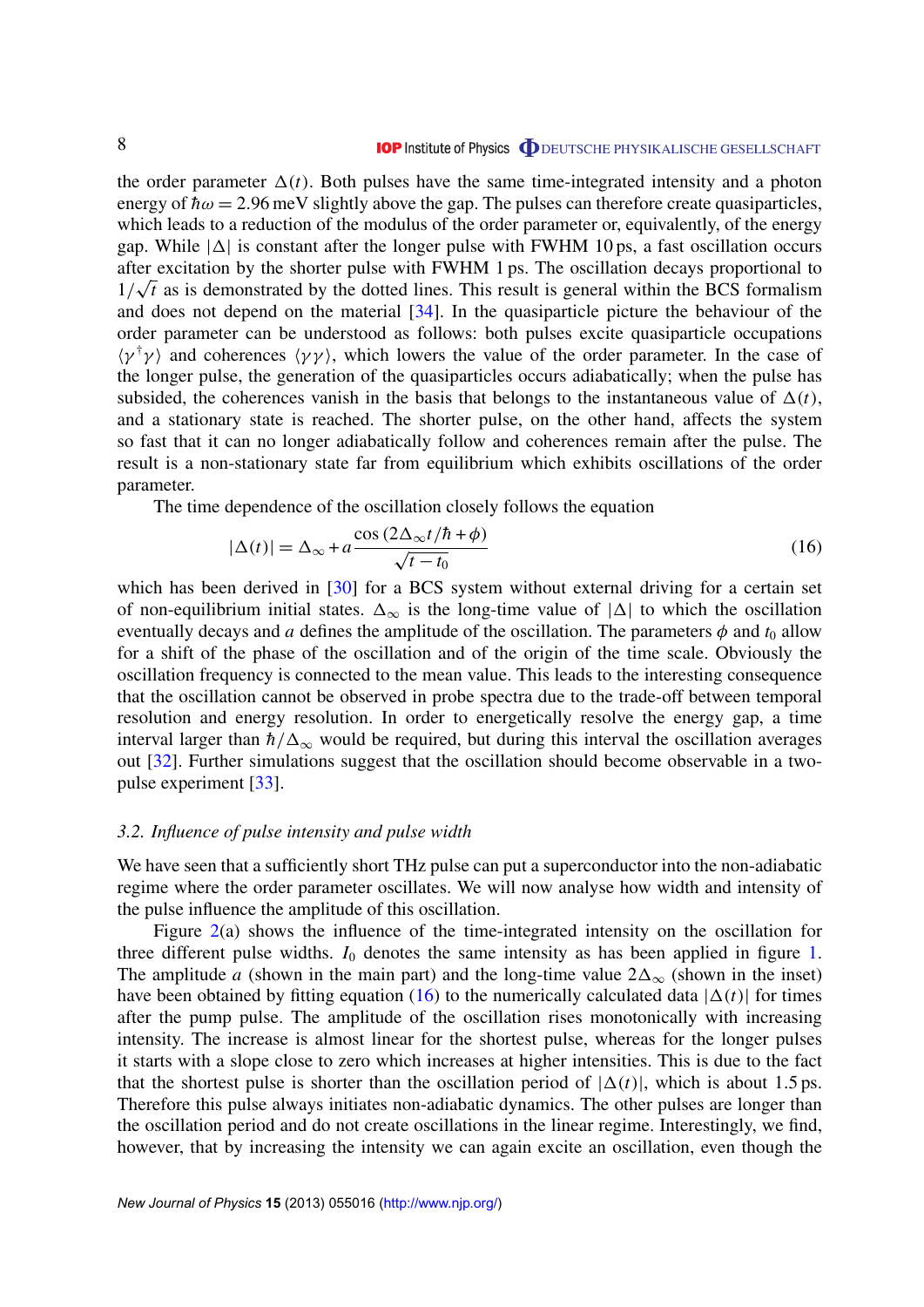

<span id="page-9-0"></span>

**Figure 2.** Amplitude of the  $|\Delta|$ -oscillation (a) versus integrated pulse intensity for several pulse widths and (b) versus pulse width for two different intensities. The insets show the mean value around which the oscillation takes place; the dotted line indicates the equilibrium value of  $\Delta$  at zero temperature.

regime of ultrafast excitation with pulses shorter than the typical time scale of the coherent evolution of the superconductor has not been reached. At these higher intensities we have indeed entered the regime of nonlinear driving, as can also be seen in the intensity dependence of the long-time value shown in the inset. For the longer pulses, the curves start linearly and then flatten at higher intensities. This is due to Pauli blocking and consequently is more pronounced for longer pulses. The flattening occurs in the same intensity range where the oscillations start to appear. For the shortest pulse, the intensity dependence of the long-time value has a quadratic component visible at small intensities. This is because for short pulses the peak intensity is higher and the lowering of the gap does no longer depend linearly on the intensity but gains a quadratic component. The curve for the amplitude in the case of the shortest pulse shows a kink at high intensities. At this point, as can be seen in the inset,  $|\Delta|$  is substantially decreased to a very low value and equation [\(16\)](#page-8-0) no longer fits the numerical results very well.

The influence of the pulse width is detailed in figure 2(b) for two values of the timeintegrated intensity *I*. The main part again shows the amplitude *a* and the inset the long-time value of the gap,  $2\Delta_{\infty}$ . For both intensities we see that the amplitude of the oscillation tends to zero for long pulse widths and rises steeply with decreasing widths below a value of about 1.5 ps, which roughly coincides with the oscillation period of the order parameter. This is in agreement with our previous findings that pulses shorter than the oscillation period always lead to non-adiabatic dynamics. While the curve for the lower intensity exhibits a monotonic decrease with increasing pulse width, a flattening in the curve for  $I = 2I_0$  can be seen around 2 ps and the amplitude vanishes only for considerably longer pulses. This means that pulses with a sufficiently high intensity may initiate a non-adiabatic behaviour even if their width is longer than the oscillation period. The mean value plotted in the inset also shows a change of the behaviour around 2 ps. The reason is that for pulses shorter than this value an increasing part of the spectrum falls into the energy gap leading to a reduced generation of quasiparticles and thus to a reduced shrinkage of the gap. For very short pulse widths the mean value  $\Delta_{\infty}$  falls again. As already discussed, this is because of the very high peak intensity of the short pulses and the resulting importance of quadratic contributions.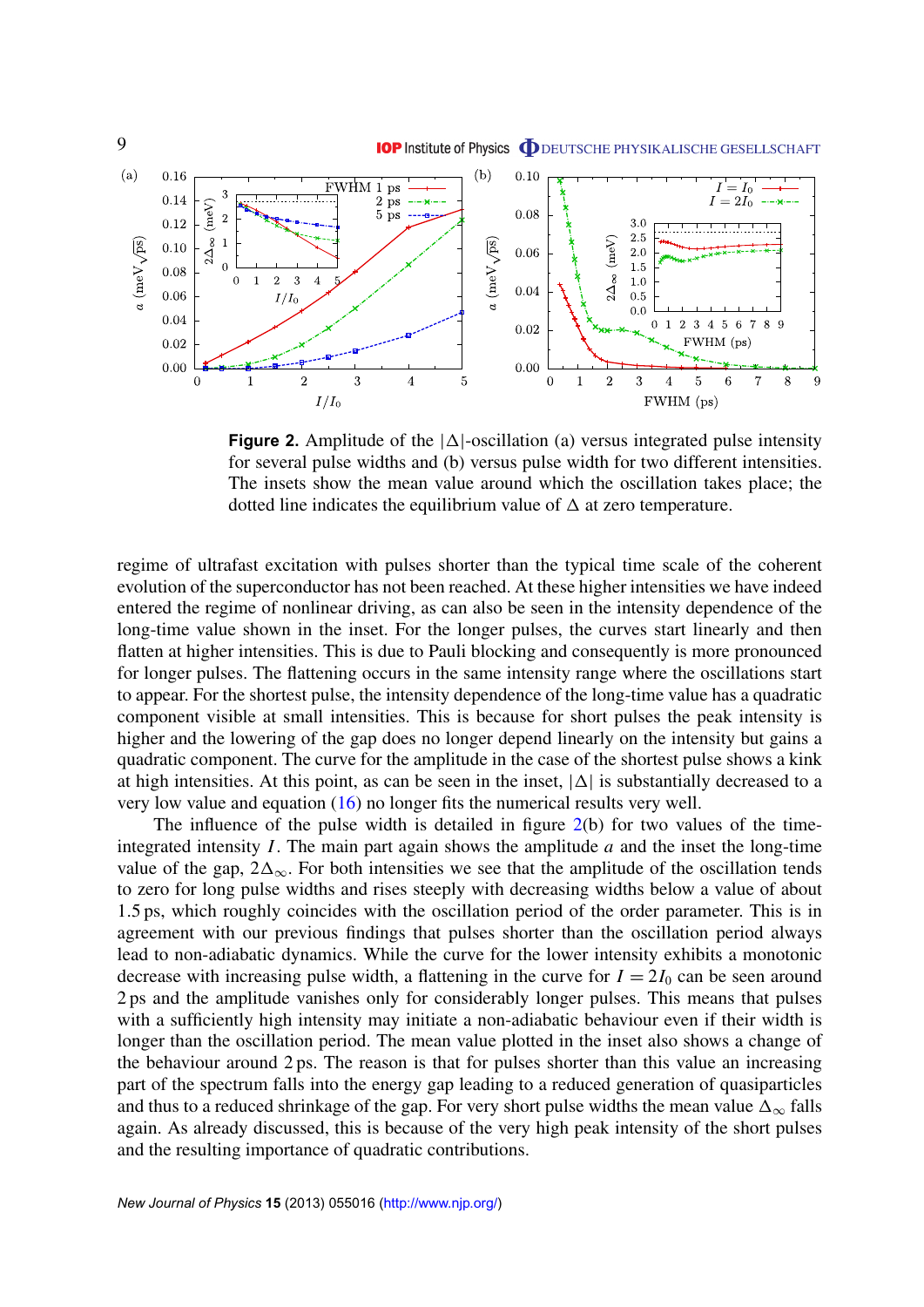# <span id="page-10-0"></span>**4. Results: nanowire**

As was shown in [\[54\]](#page-16-0), the superconducting gap in ultrathin slabs and wires exhibits thicknessdependent oscillations accompanied by pronounced resonant enhancements (see section [4.2\)](#page-11-0). The physics behind such oscillations can be outlined as follows. Due to the transverse quantization of the electron motion, the conduction band in nanowires and nanofilms splits up into a series of subbands, and superconductivity is supported by a set of quantum channels. Such single-electron subbands move in energy while changing the nanowire/nanofilm thickness. When the bottom of a subband passes through the Fermi surface, we have an abrupt increase in the density of single-electron states at the Fermi level and, in turn, an enhancement of the superconducting correlations, resulting in an enlargement of the order parameter and other basic superconducting characteristics. This results in quantum-size oscillations of superconducting properties with thickness. It is of high interest to investigate the influence of such resonance effects on the dynamics of the pairing correlations.

# *4.1. Laser induced perturbations*

We will first consider a very thin lead cylindrical nanowire with  $D = 1.18$  nm. For the calculations presented here, we have used the following set of parameters which is typical for Pb:  $gN(0) = 0.39$  ( $N(0)$ ) is the bulk energy density of states for one spin projection at the Fermi surface), and Debye temperature  $T_D = \hbar \omega_D / k_B = 96$  K. Here only subbands with  $j = 0$ ,  $m = 0, \pm 1$  have states within the Debye window. The gap equilibrium values are  $\Delta_{i=0,m=0} = 1.521$  meV and  $\Delta_{0,\pm 1} = 1.464$  meV. The laser energy is set to  $\hbar \omega = 3.0$  meV, which lies between the subband gaps  $2\Delta_{01}$  and  $2\Delta_{00}$ . Because the *k*-discretization is chosen to match the photon wave vector, the periodic boundary conditions correspond to a wire with length  $L = 412 \,\mu \text{m}$ .

Figure [3](#page-11-0) shows the dynamics of  $|\Delta_{00}(t)|$  and  $|\Delta_{01}(t)|$  after excitation with a very short THz pulse with FWHM 0.4 ps. The pulse lowers the subband gaps and excites a decaying oscillation very similar to the one we have seen in the bulk case. This is the non-adiabatic regime in a confined superconductor. Just like in the bulk case, long pulses also lower the gap, but after that  $\Delta_p$  is constant (not shown).

For comparison, figure [3](#page-11-0) also shows the dynamics induced by an instantaneous change of the coupling constant  $g$  from its initial values  $g_i$  to a value  $g_f$ . This kind of excitation is computationally much easier to simulate, because the field-dependent terms are responsible for the bulk of the computing time. We obtain a behaviour that is close to the case of field-driven excitation. This will allow us to explore the non-adiabatic regime in confined superconductors in more detail.

For fermionic alkali gases, which are also described by the BCS model, this method of excitation is experimentally accessible [\[55–57\]](#page-16-0). Of course, an instantaneous change of *g* is not feasible in an experiment with a conventional superconductor. Our simulations presented in figure [3](#page-11-0) nevertheless reveal that it can serve as a reliable approximation to the non-equilibrium state that a THz pulse in the non-adiabatic regime induces in the system. This can be rationalized by recalling that a major effect of the excitation is the generation of quasiparticles which in turn leads to an effective reduction of the coupling *g*. When the system state right after the pulse is described to a good approximation by calculating the effect of a sudden change of *g* then also the subsequent dynamics should be the same because after the pulse has vanished the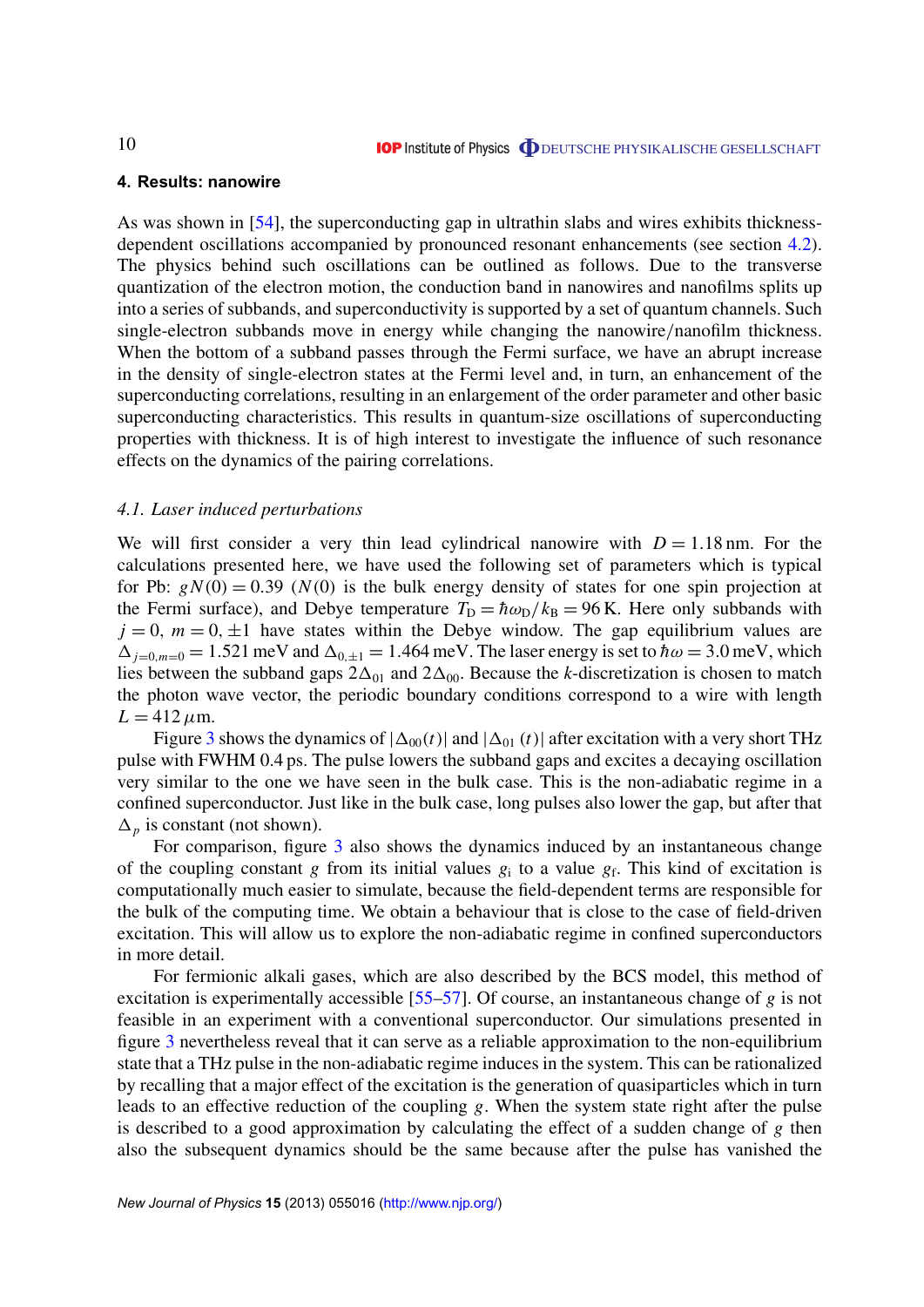<span id="page-11-0"></span>

**Figure 3.** Time evolution of the subband order parameters  $|\Delta_{00}|$  (left panel) and  $|\Delta_{01}|$  (right panel) after a short THz pulse (3.0 meV, FWHM 0.4 ps) and after a sudden change of the coupling strength (initial value problem, IVP).

system performs a free undriven dynamics as in the model based on the sudden switching. This expectation is indeed confirmed by the results shown in figure 3.

#### *4.2. Quench dynamics*

The change in *g* means that what has formerly been the ground state of the system now becomes an excited state, and because this change happens instantaneously, the non-adiabatic regime with its oscillating order parameter is reached. The influence of the perturbation strength on the dynamics of the spatially averaged order parameter  $\overline{\Delta}(t)$  is shown in figure [4.](#page-12-0) Here we have introduced the spatially averaged order parameter as

$$
\overline{\Delta}(t) = \frac{2}{R^2} \int_0^R d\rho \, \rho \, \Delta(\rho, t) \,. \tag{17}
$$

 $\overline{\Delta}(t)$  behaves very similarly to its subband-dependent parts.

One can see that a stronger perturbation, characterized in this particular case by the ratio between the final and the initial value of the coupling strength,  $g_f/g_i$ , results (i) in a smaller stationary value of the order parameter for long times, and (ii) in a reduction of the frequency of the order parameter oscillations. Moreover, after a certain threshold value of the perturbation strength the superconducting correlations are completely destroyed and the dynamics becomes overdamped. This is in accordance with the results of [\[31\]](#page-16-0). A more detailed analysis of the influence of the quantum confinement on the threshold value of the pairing strength change will be given elsewhere.

As mentioned before, the exact thickness of the quantum wire has a profound impact on the equilibrium properties; as an example, figure [5](#page-12-0) shows the spatial average of the order parameter as a function of the diameter for Pb (left panel) and Sn (right panel) quantum wires. The confinement is also reflected in the dynamical behaviour, as can be seen in figure [6,](#page-13-0) which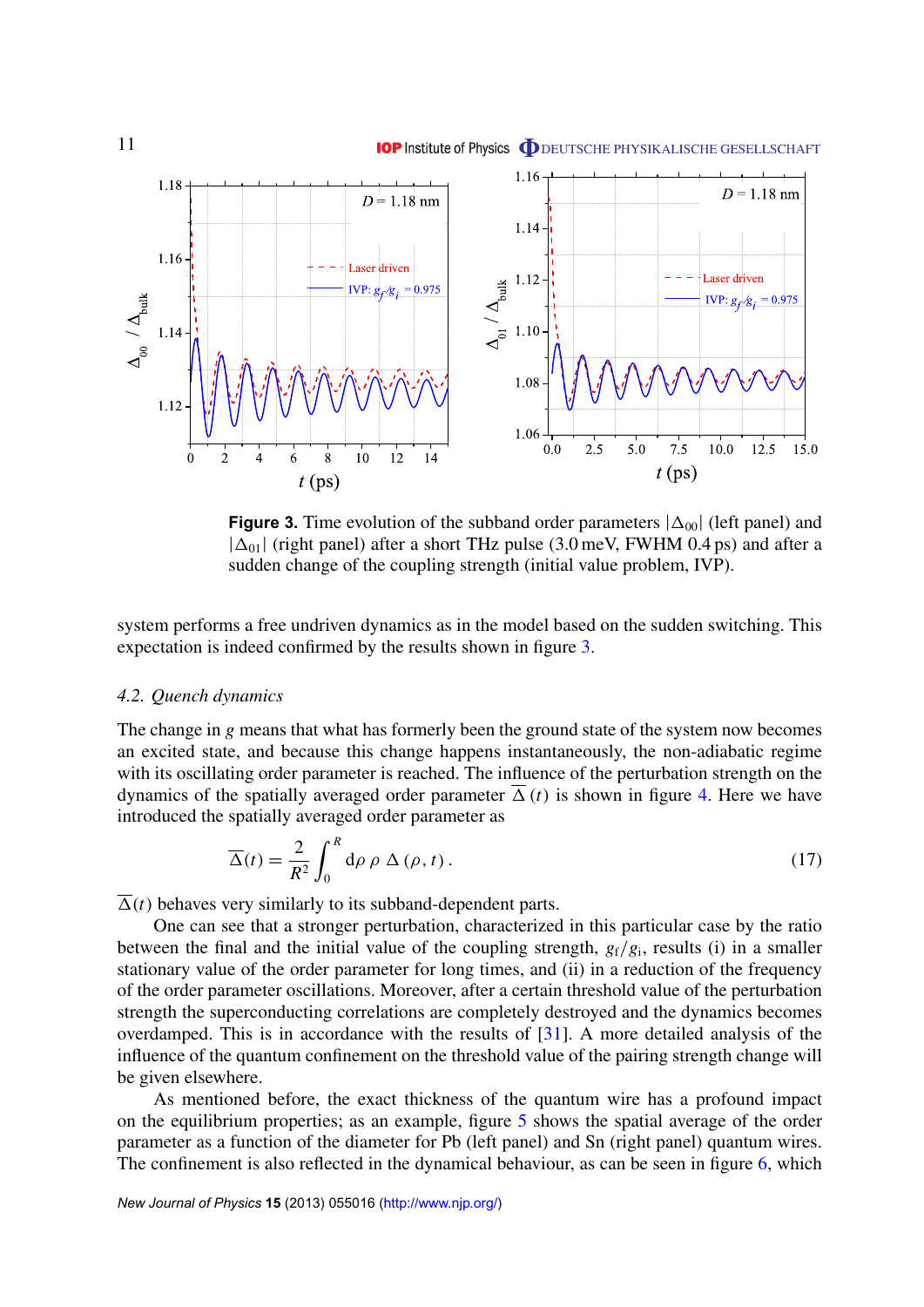<span id="page-12-0"></span>

**Figure 4.** The time evolution of the spatially averaged order parameter  $\overline{\Delta}(t)$  after a sudden perturbation with different strengths, characterized by a different ratio between final and initial value of the coupling strength. *g*<sup>i</sup> is kept fixed to the value for lead.



**Figure 5.** The spatially averaged equilibrium value of the order parameter for different sizes of the wire: Pb (left panel), Sn (right panel).

displays the time evolution of the spatially averaged order parameter  $\bar{\Delta}$  for Pb nanowires (left panel) of two different diameters,  $D = 6.810$  and  $6.556$  nm and for Sn nanowires (right panel) with  $D = 5.18$  and 5.33 nm (at  $T = 0$ ). These diameters correspond to a thickness far away from the resonance and a resonant wire thickness, as shown in figure 5. One can see that Landau damped oscillations of the order parameter occur with different frequencies and with different asymptotic values  $\Delta_{\infty}$ . In the non-resonant cases of *D* = 6.810 nm (Pb) and *D* = 5.33 nm (Sn), at large *t* the oscillation decays approximately as  $t^{-1/2}$ , which is the same as in bulk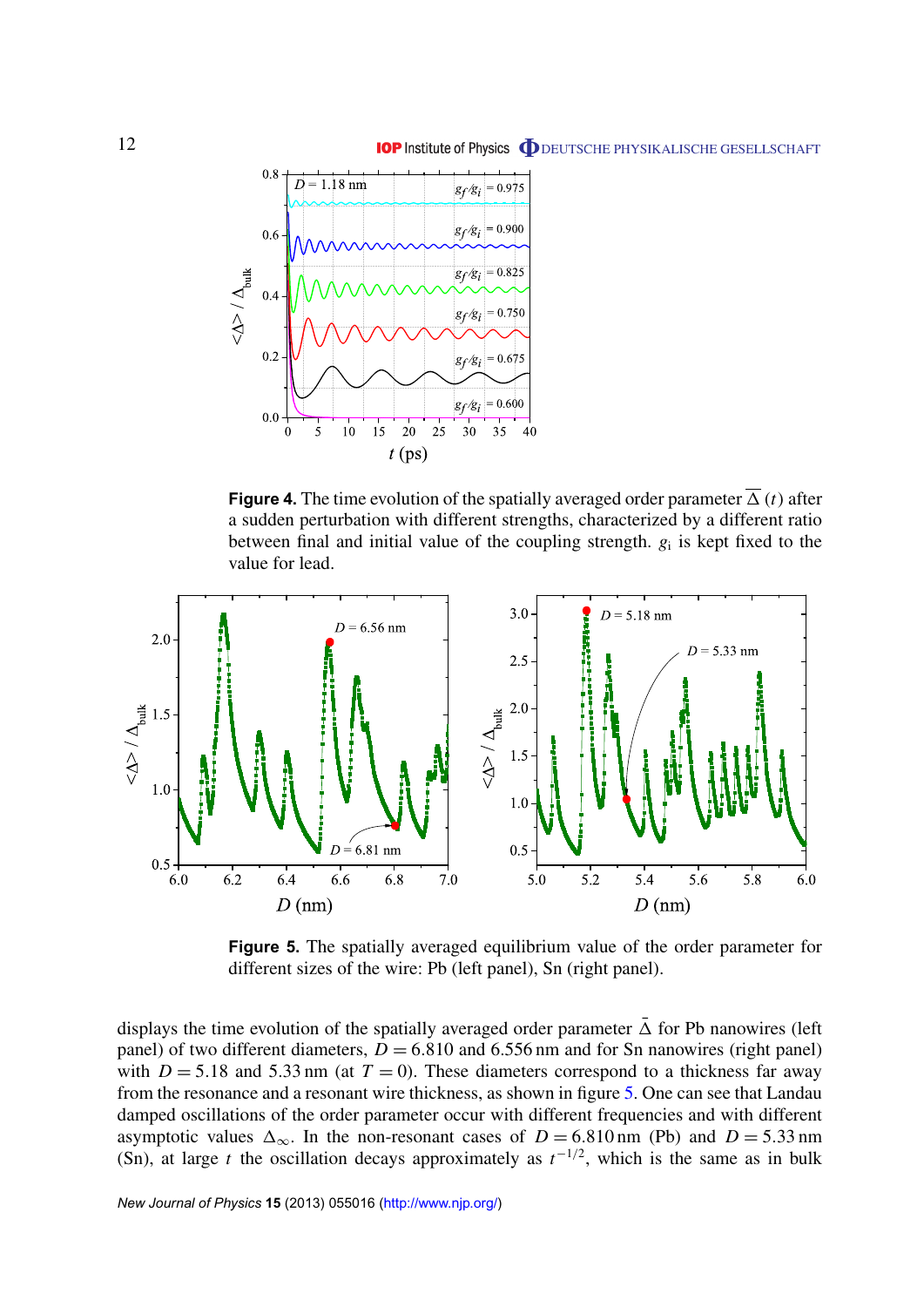<span id="page-13-0"></span>

**Figure 6.** The time dependence of the spatially averaged order parameter for Pb (left panel): off-resonant ( $D = 6.810$  nm) and resonant ( $D = 6.556$  nm) thicknesses and for Sn (right panel): off-resonant  $(D = 5.33 \text{ nm})$  and resonant  $(D = 5.184 \text{ nm})$  thicknesses.

(cf equation [\(16\)](#page-8-0)) [\[30\]](#page-16-0). However, in the resonant cases of  $D = 6.556$  nm (Pb) and  $D = 5.184$  nm (Sn) the oscillation decays much faster, with approximately  $t^{-3/4}$ . The decay exponent therefore strongly depends on the resonance conditions. For wires with a resonant thickness, when the resonant subband gives the largest (main) contribution to the superconducting properties, the decay exponent is found to be close to the value  $\alpha = 3/4$ ; in the opposite case  $\alpha = 1/2$  is obtained, which coincides with the value found analytically for bulk samples. While making a wire thicker the contribution of the resonant subband becomes less and less important, and the evolution of the pairing condensate exhibits damped oscillations with a power exponent approaching from above its bulk value. In the opposite case of extremely narrow nanowires, when there are only few, but more than one, subbands in the Debye window, and the contribution of the resonant subbands to the superconducting characteristics is dominant, the damping is not a simple power law ∼*t*<sup>-α</sup> anymore. Instead the damping is irregular and oscillations can exhibit beating pattern, for example. Nevertheless, even in such cases we can say that the damping of the oscillation occurs faster for resonant wire thicknesses than that for off-resonant thicknesses.

# *4.3. Quantization effects in a finite-length quantum wire*

So far we have considered wires with large lengths. We will now show that the energy quantization introduced by a finite length of the quantum wire also changes the coherent nonadiabatic dynamics. Figure [7](#page-14-0) illustrates the dynamics of the spatially averaged order parameter after a sudden change of the coupling constant with  $g_f/g_i = 0.978$  for two different lengths of the quantum wire (in this case, parameters for tin have been used). When comparing these plots with those for long wire lengths one can see several differences and similarities. First the time evolution for short wires can be separated into two regions. The evolution during earlier times is characterized by only one main frequency of oscillation like in the case of long wires.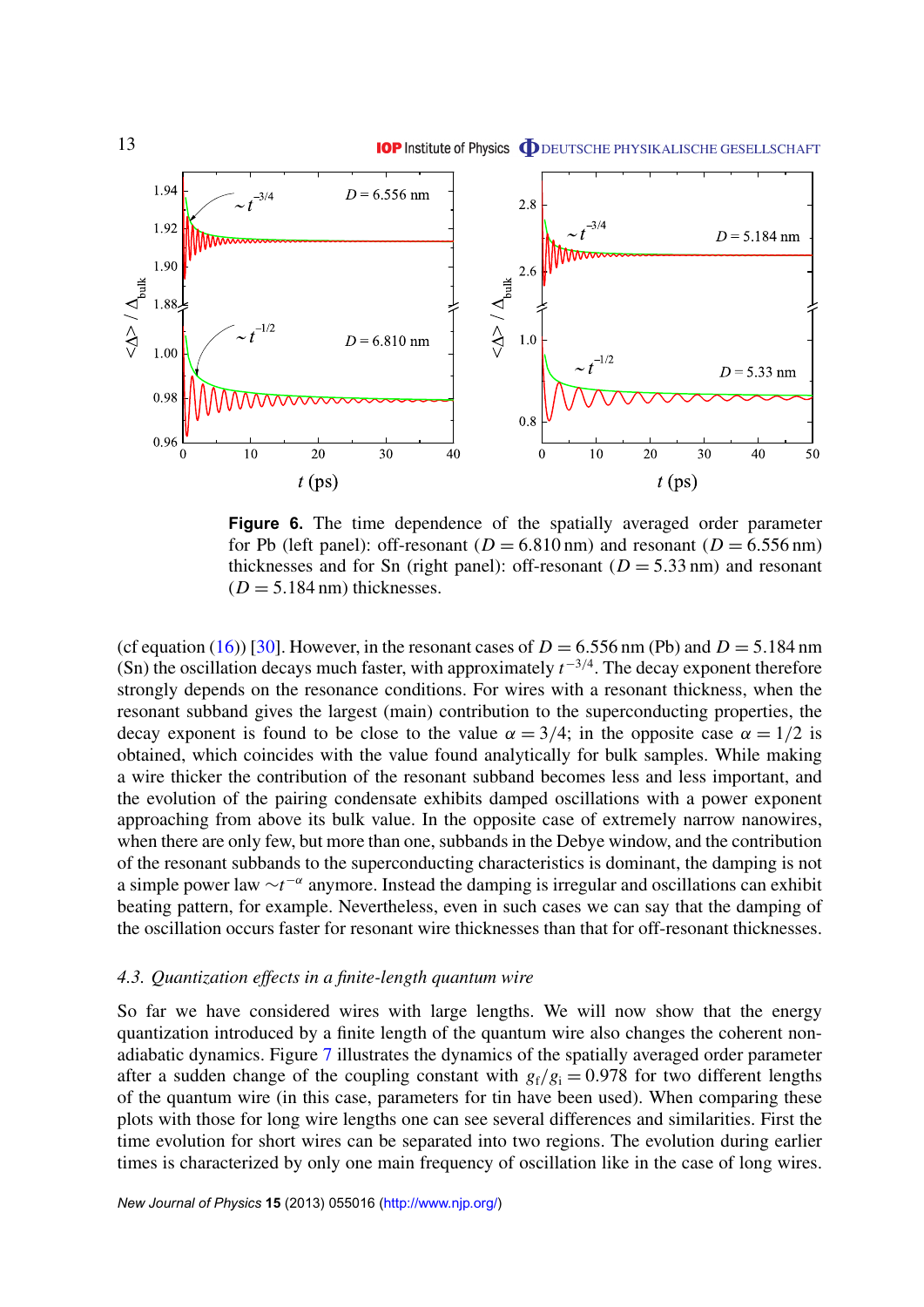<span id="page-14-0"></span>

**Figure 7.** Time dependence of the spatially averaged order parameter for  $D = 5.900$  nm and two wire lengths. The calculations were performed for the set of parameters typical for Sn:  $gN(0) = 0.25$ , and Debye temperature  $T_D$  =  $\hbar \omega_{\rm D}/k_{\rm B} = 195$  K.

The evolution for large times reveals significant differences to the earlier evolution. After a period of decreasing oscillations the evolution starts to exhibit an irregular behaviour of undamped oscillations with many frequencies. Figure  $\frac{7}{1}$  shows that the transition time  $t_c$ increases with increasing  $L$ . Up to approximately 18 ps (the  $t_c$  of the shorter wire) both curves are almost identical, after that the oscillation in the shorter wire becomes irregular. At about 50 ps similar irregularities occur for the longer wire. Since the length is related to the *k*discretization via  $\Delta k = \frac{2\pi}{l}$  $\frac{2\pi}{L}$ , one can expect that the finite discretization is responsible for the effect. In the bulk case the oscillatory behaviour of the pairing correlations is due to the superposition of many continuous band frequencies [\[30\]](#page-16-0), which cannot come into phase again in finite time. It is understandable that even with such large *L* the discreteness of the *k*-values becomes important: the Debye window is very narrow so that even with relatively closely spaced energy states corresponding to rather long wires, there are not many relevant states within the Debye window.

The transition time  $t_c$  between these two regimes of evolution can be estimated as follows. The evolution obviously consists of a sum of oscillating terms, each term oscillating at a particular frequency  $2R_p$ . If two neighbouring terms in the sum are oscillating  $\pi$  out of phase with each other we can expect at least an approximate cancellation of these terms. The transition time should be determined by the energy difference between two neighbouring  $R_p$ . If two oscillating terms with frequency difference  $\Delta E/\hbar$  are in phase at the beginning, they are out of phase after the time  $t_c = \frac{\pi \hbar}{\Delta E}$  $\frac{\pi \hbar}{\Delta E}$ . The energy difference  $\Delta E = R_{jmk} - R_{j,m,k-\Delta k}$ of two neighbouring terms depends on the subband indices  $j$ ,  $m$  as well as the  $k$ -value.  $\Delta E$ is determined by the wire length  $L$ , which governs two neighbouring  $k$ -values. Since  $t_c$  is the earliest time, at which one can observe deviations from the single frequency at the beginning, one must find the indices  $(j, m, k)$ , for which  $\Delta E$  is maximal. The subband with the largest energy difference of terms  $\xi_{jmk} - \xi_{j,m,k-\Delta k}$  is in the lowest one with  $j = m = 0$ . Within this subband, the energies for *k* and  $k - \Delta k$  discretized mesh points have the largest difference at the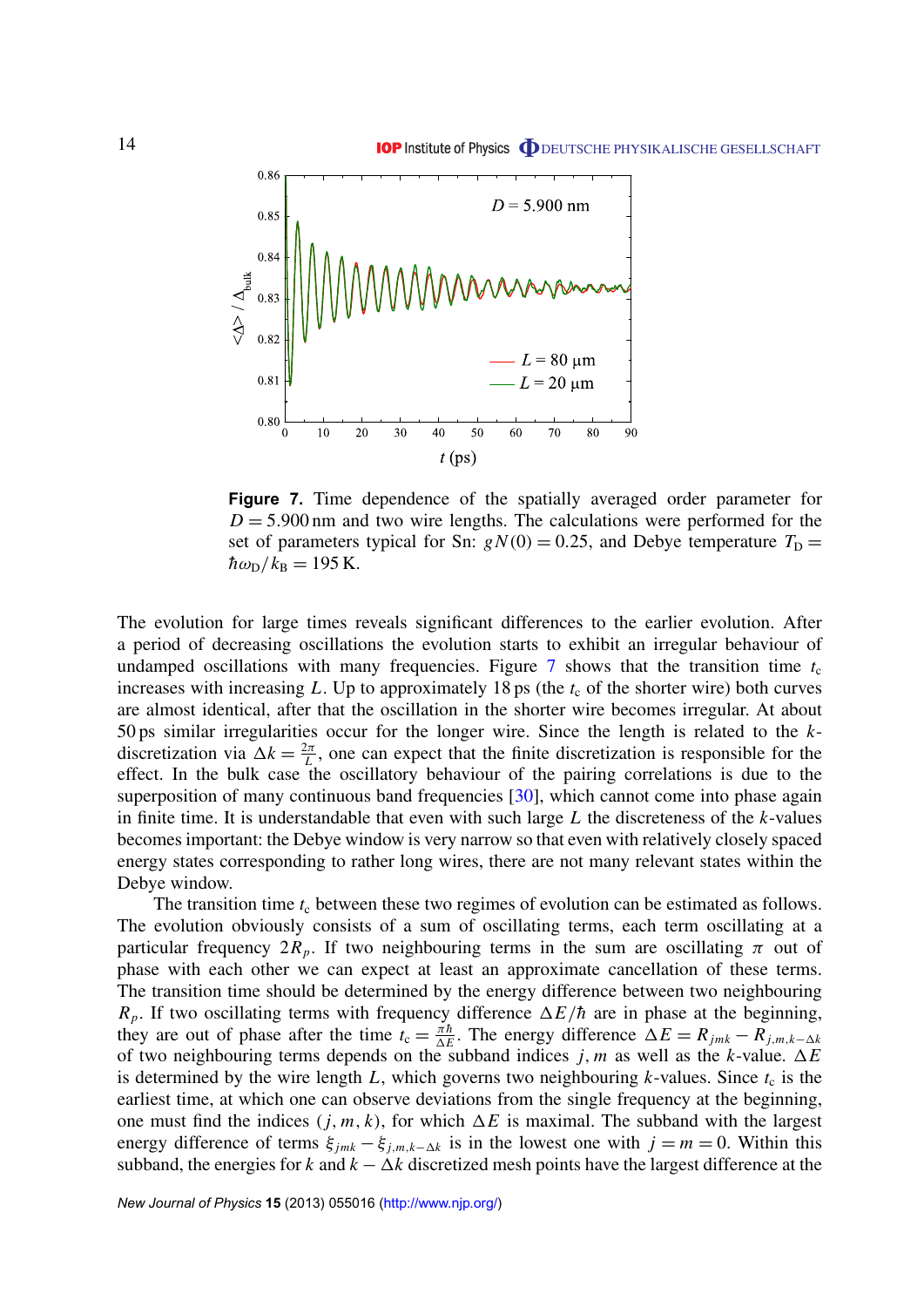# **IOP** Institute of Physics **ODEUTSCHE PHYSIKALISCHE GESELLSCHAFT**

<span id="page-15-0"></span>upper border of the Debye window. If the subband gaps  $\Delta_{im}$  for all subbands are approximately the same, the same conclusion is true for the  $R_{imk}$ , i.e.  $\Delta E$  is maximal at  $j = m = 0$  and the largest *k* for which  $\xi_{0,0,k}$  is still within the Debye window, denoted as  $k_{\text{max}}$ . In general, the  $E_{jmk}$ and time averaged  $R_{jmk}$  are different. For the off-resonant thicknesses (if  $\Delta_{jm}(t)$  and  $\Delta_{jm}^{(0)}$  are not too different from each other) we can write  $E_{jmk} - E_{j,m,k-\Delta k} \sim R_{jmk} - R_{j,m,k-\Delta k}$ . Thus

$$
t_{\rm c} = \frac{\pi \hbar}{\Delta E} = \frac{\pi \hbar}{R_{0,0,k_{\rm max}} - R_{0,0,k_{\rm max} - \Delta k}} \approx \frac{\pi \hbar}{E_{0,0,k_{\rm max}} - E_{0,0,k_{\rm max} - \Delta k}}.\tag{18}
$$

This estimate gives  $t_c \approx 11$  ps for the shorter wire and  $t_c \approx 43$  ps for the longer wire, which approximately matches the values observed in the numerical calculations.

#### **5. Conclusions**

In this work we have discussed the non-adiabatic dynamics induced by ultrashort THz pulses in bulk and in nanowire superconductors, calculated within in the mean-field BCS (Bogoliubov–Hartree–Fock) approach. The bulk simulations show that the non-adiabatic regime is generally reached when the THz pulse is shorter than the oscillation period  $h/(2\Delta)$ corresponding to the order parameter  $\Delta$ ; but nonlinear processes induced by a higher-intensity pulse can allow the pulse length to be increased to more than twice that value. A very similar non-adiabatic behaviour is found in quantum wires excited by a short THz pulse or by a sudden change of the coupling constant. The main difference to the bulk case lies in the exponent of the power law that governs the decay of the non-adiabatic oscillation: the oscillation decays faster when the size of the quantum wire is at a resonant point, i.e. when a bottom of a subband falls into the Debye window, in the vicinity of the Fermi surface, and thereby supplies a much larger number of electronic states. The power law changes from  $t^{-1/2}$  in the bulk and non-resonant case to  $t^{-3/4}$  in the resonant case. For a finite-length quantum wire, the decay of the oscillation is perturbed after a time determined by the length of the wire. Due to the smallness of the Debye window, this effect occurs for relatively large lengths of several tens of micrometres.

#### **Acknowledgment**

This work was supported by the Alexander von Humboldt Foundation.

#### **References**

- [1] Langenberg D N and Larkin A I (ed) 1986 *Nonequilibrium Superconductivity* (New York: North-Holland)
- [2] Rothwarf A and Cohen M 1963 *Phys. Rev.* **130** [1401](http://dx.doi.org/10.1103/PhysRev.130.1401)
- [3] Rothwarf A and Taylor B N 1967 *Phys. Rev. Lett.* **[19](http://dx.doi.org/10.1103/PhysRevLett.19.27)** 27
- [4] Testardi L R 1971 *Phys. Rev.* B **4** [2189](http://dx.doi.org/10.1103/PhysRevB.4.2189)
- [5] Owen C S and Scalapino D J 1972 *Phys. Rev. Lett.* **28** [1559](http://dx.doi.org/10.1103/PhysRevLett.28.1559)
- [6] Parker W H and Williams W D 1972 *Phys. Rev. Lett.* **29** [924](http://dx.doi.org/10.1103/PhysRevLett.29.924)
- [7] Parker W H 1975 *Phys. Rev.* B **12** [3667](http://dx.doi.org/10.1103/PhysRevB.12.3667)
- [8] Volkov A F and Kogan S M 1974 *Sov. Phys.—JETP* **38** 1018
- [9] Kaplan S B, Chi C C, Langenberg D N, Chang J J, Jafarey S and Scalapino D J 1976 *Phys. Rev.* B **14** [4854](http://dx.doi.org/10.1103/PhysRevB.14.4854)
- [10] Kaindl R A, Woerner M, Elsaesser T, Smith D C, Ryan J F, Farnan G A, McCurry M P and Walmsley D G 2000 *Science* **[287](http://dx.doi.org/10.1126/science.287.5452.470)** 470